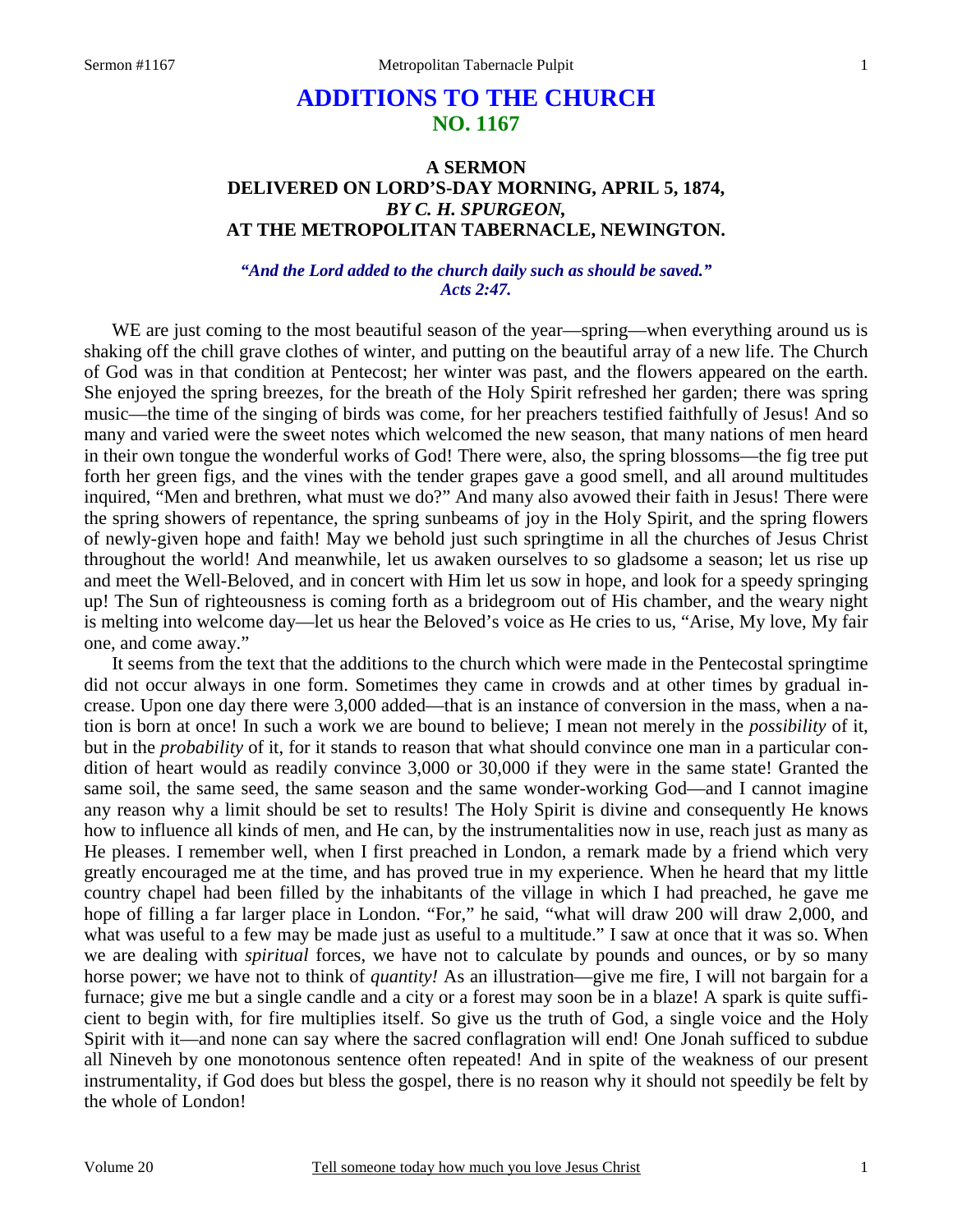The sermon preached by Peter at Pentecost was the arrow of the Lord's deliverance to 3,000—there is no reason why the Lord should not cause one of ours to be the same! Three thousand cannot be converted if only a hundred are present to hear, but with this vast assembly, and thousands of smaller ones within gunshot, why should not the slain of the Lord be many? Assuredly the divine Comforter can as readily bless three millions as three individuals! But it would appear from our text that the additions to the Pentecostal church were not made in a mass at all times; the Spirit of God was still with them, but their increase was more gradual; "The Lord added to the church daily of such as should be saved." You have seen a heavy shower of rain in the spring—in a moment a big drop has fallen upon the pavement, and before you were ready to escape from it, a deluge followed, so plenteous that you half suspected a cloud had been torn in two right over your head! Such a sudden and impetuous shower may serve for a figure of the conversion of 3,000 souls at once. But at other times rain has fallen gently and has continued to descend hour by hour—a soft, warm, spring watering—which in its own way and fashion has done its work of blessing quite as surely as the heavier downpour. We must be very thankful if we do not see 3,000 converted in one day; if we see 300 every day for 10 days, or if we see 30 every day for a hundred days, we ought, indeed, to be grateful for all success so long as sinners really come to Jesus! Whether they come in troops, or one by one, we will welcome them! The woman who lost her money was glad to find one piece, although she would have been even *gladder* to have found a purse full if they had been lost.

I want you to think about additions to the church as they used to occur among the early Christians. Certain people are always talking about the "early church," and very strange notions they seem to have of the aforesaid early church. *Their* early church was very different from anything we meet with in the Acts of the Apostles, for it was very *particular* in its architecture, millinery, and music. Their "early church" could not worship at all unless it had a visible altar, with reredos and frontal, at which gentlemen in gorgeous attire of blue and scarlet and fine linen made many postures and not a few low bows! The "early church" of which they speak, it seems, believed in baptismal regeneration, transubstantiation, priestcraft, and sacramental efficacy! Well, that may or may not be, but there was an *earlier* church which had no such notions! And it is for us to get right away from any such early churches to the earlier church or the earliest church, and there, I guarantee you, you shall find no priestcraft, nor nonsense of sacramental efficacy! There was but simplicity, truth of God, and the power of the Holy Spirit! The early church, so much admired by Anglicans, was a degenerate vine, a field of wheat and tares, a mass leavened with antichristian error—in a word—baptized heathenism! After its own fashion, it set up, again, the many deities of the heathen, only calling them *saints* instead of gods— putting the Virgin into the place of Venus, and setting up Peter or Paul in the niches formerly occupied by Saturn or Mars! Our present "revived early church" is only paganism with a border of crosses! We are resolved to return to the *primitive* church of which we read, "then they that gladly received the word were baptized, and they continued steadfastly in the apostles' doctrine." In connection with this church we shall handle our subject, trusting to the Holy Spirit to be with us as He was with them!

**I.** First, then, ADDITIONS TO THE CHURCH, WHAT ABOUT THEM? "The Lord added to the church daily of such as should be saved." *It seems to have been the custom in the earliest times for persons who had been converted to Christ to join themselves with the* church *of Jesus Christ*. From that fact, I feel persuaded that they did not conceal their convictions. It is a strong temptation with many to say, "I have believed in Jesus, but that is a matter between God and my own soul; there can be no need that I should tell this to others. Can I not quietly go to heaven and be a Nicodemus, or a Joseph of Arimathea?" To which I reply, Yes, you can quietly go to heaven, and we hope you will do so, but that is a different thing from being cowardly and *ashamed of Christ!* We shall not object to your being a Nicodemus if you will go with him when he carries spices to the grave of Jesus; and you may be a Joseph of Arimathea if you will attend him when he goes boldly in unto Pilate and begs for the body of Jesus! Neither of these two brothers was cowardly after the cross had been set up before their eyes! Neither were they ashamed to identify themselves with Christ crucified. Follow them, not in the infancy of their love, but in its mature days! Remember, dear friends, the promise of the gospel runs thus—"He that with his heart believes, and with his mouth makes confession of Him, shall be saved." Do not, I charge you, neglect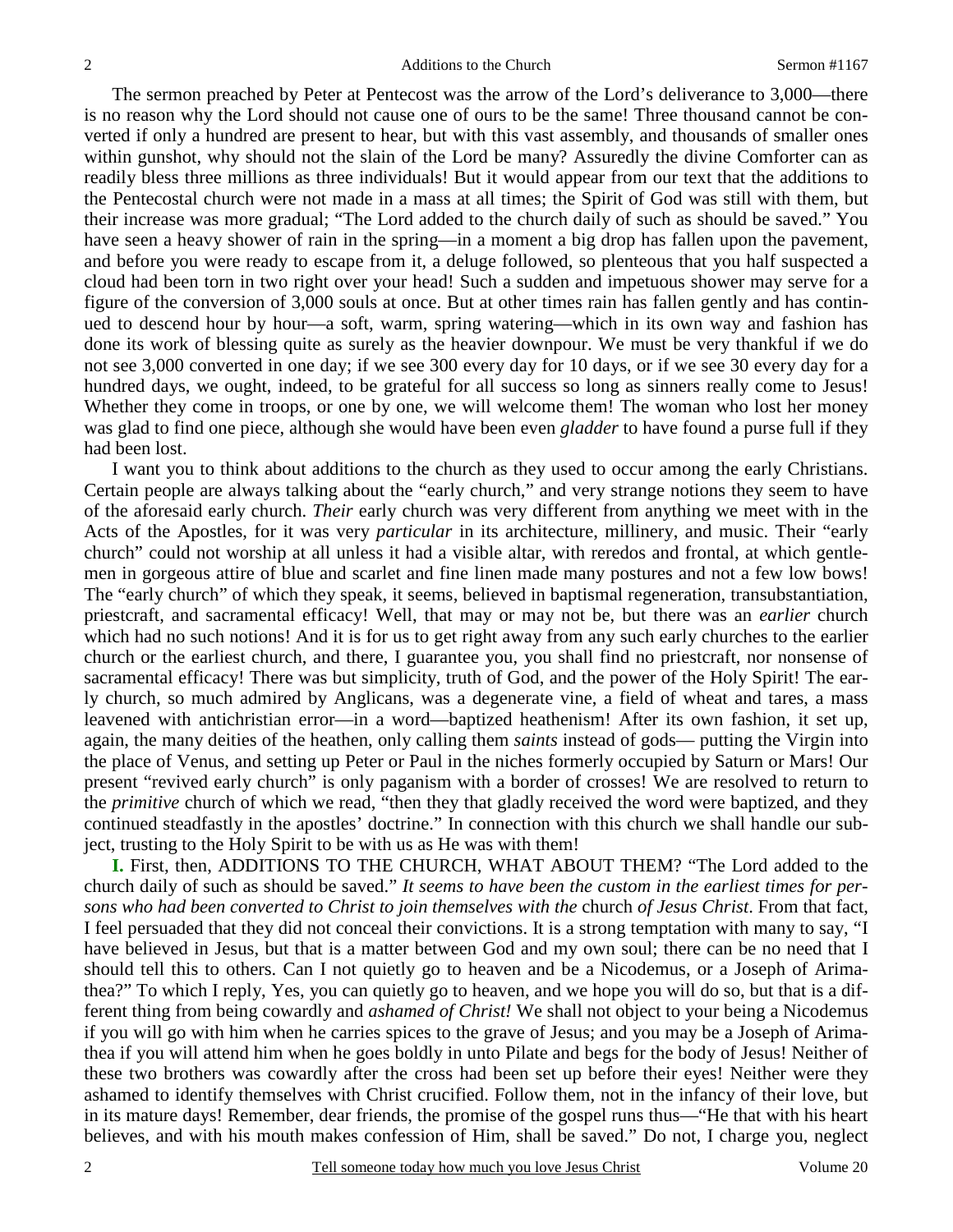#### Sermon #1167 Additions to the Church

one half of the command! The gospel commission which we have received is this—"Go you into the entire world and preach the gospel to every creature. He that believes and is baptized shall be saved." That is the message as we find it. We did not insert the clause concerning baptism, neither dare we leave it out, or advise you to neglect it! I give you the very words of the Savior. Do not, therefore, divide the gospel command in order to throw half of it behind your back, but believe both and acknowledge your belief, and be added to the church! It is quite clear, too, that believers in those days did not try to go to heaven *alone*. There has been a great deal said in these latter days about being simply a Christian and not joining any particular church—a piece of cant mostly—and in all cases a mistake!

In the name of unity this system is preached up, and yet it is clear to all that it is the *reverse* of unity, and is calculated to put an end to all visible church fellowship! The good people mentioned in our text joined themselves with the church of God in Jerusalem at once. I dare say that even in those days, had they criticized the church, they would have found faults in her; certainly within a few weeks great faults had to be remedied, but these converts felt that the society at Jerusalem was the church of Christ, and therefore, they joined themselves to it. All of you can meet with churches of Jesus Christ if you choose to look for them. If you wait for a *perfect* church, you must wait until you get to heaven! And even if you could find a perfect assembly on earth, I am sure they would not admit you to their fellowship, for you are not perfect yourself. Find out those people who are nearest to the Scriptures—who hold the truths of God in doctrine and in ordinance, and are most like the apostolic church, and then cast in your lot with them and you will be blessed in the deed. Consider the matter, and reflect that if it would be right for *you* to remain out of church fellowship, it must be right for every other believer to remain in the same condition! And then there would be no visible church on earth at all, and no body of people banded together to maintain the Christian ordinances! Christian fellowship, especially in the breaking of bread and the maintenance of an evangelistic ministry, would become impossible if no one openly avowed the Savior's cause! Act, then, according to your duty, and if you are a Christian, join with Christians. If you love the Master, love the servants; if you love the Captain, unite with the army and join that regiment of it which you think cleaves closest to the Master's word.

Observe next, that *the persons who were reached at Pentecost were added to the* church *by the Lord*. Does anybody else ever add to the church? Oh, yes, the *devil* too often thrusts in his servants! Who was it that added Judas, Ananias and Sapphire, and Simon Magus and Demas to the church? Who was it that stole forth by night and cast tares among the wheat? That evil spirit is not dead! He is still busy enough in this department and continually adds to the church those who are not saved. His are the mixed multitude which infest the camp of Israel, and are the first to fall a lusting; his is the Achan who brings a curse upon the tribes; his are those of whom Jude says, "Certain men crept in unawares who were before of old ordained to this condemnation." These adulterate the church, and by so doing they weaken and defile it, and bring it much grief and dishonor. When the *Lord* adds to the church, that is quite another matter! Moreover, the church, itself, cannot avoid adding some who should not be received. With the greatest possible care and prudence we shall still make mistakes, and some are thus added whom the Lord never added to the church. You have heard Mr. Hill's story of meeting a man in the street one night who hiccupped up to him and said, "How do you do, Mr. Hill? I am one of your converts." "Yes," said Rowland, "I should say you are, but you are none of God's, or else you would not be drunk." Converts of that sort are far too numerous! Converts of the preacher; converts of friends, or converts of a certain fashion of making profession are not true-born children of the Lord!

Dear friends, I invite all of you who are thinking about joining the church to search and see whether you are such as the Lord would add to a church. If you are, you have been converted by the Lord; you have been wounded by the Lord, and you have been healed by the Lord. And in the Lord is your righteousness and trust. It has not been man's doing, whoever may have been the instrument; the Holy Spirit has worked all your works in you; you must have been the subject of a divine agency! Something more than you could do for yourself, or any man could do for you, must have been worked in you by the Lord! He who made you has made you new! Oh, dear friends who love the Lord, join in earnest prayer that the Lord would add to the church daily the saved ones, for we long for such! Then, *additions to the*  church *of a right kind are described in the* text *by the words*, *"such as should be saved*." Only those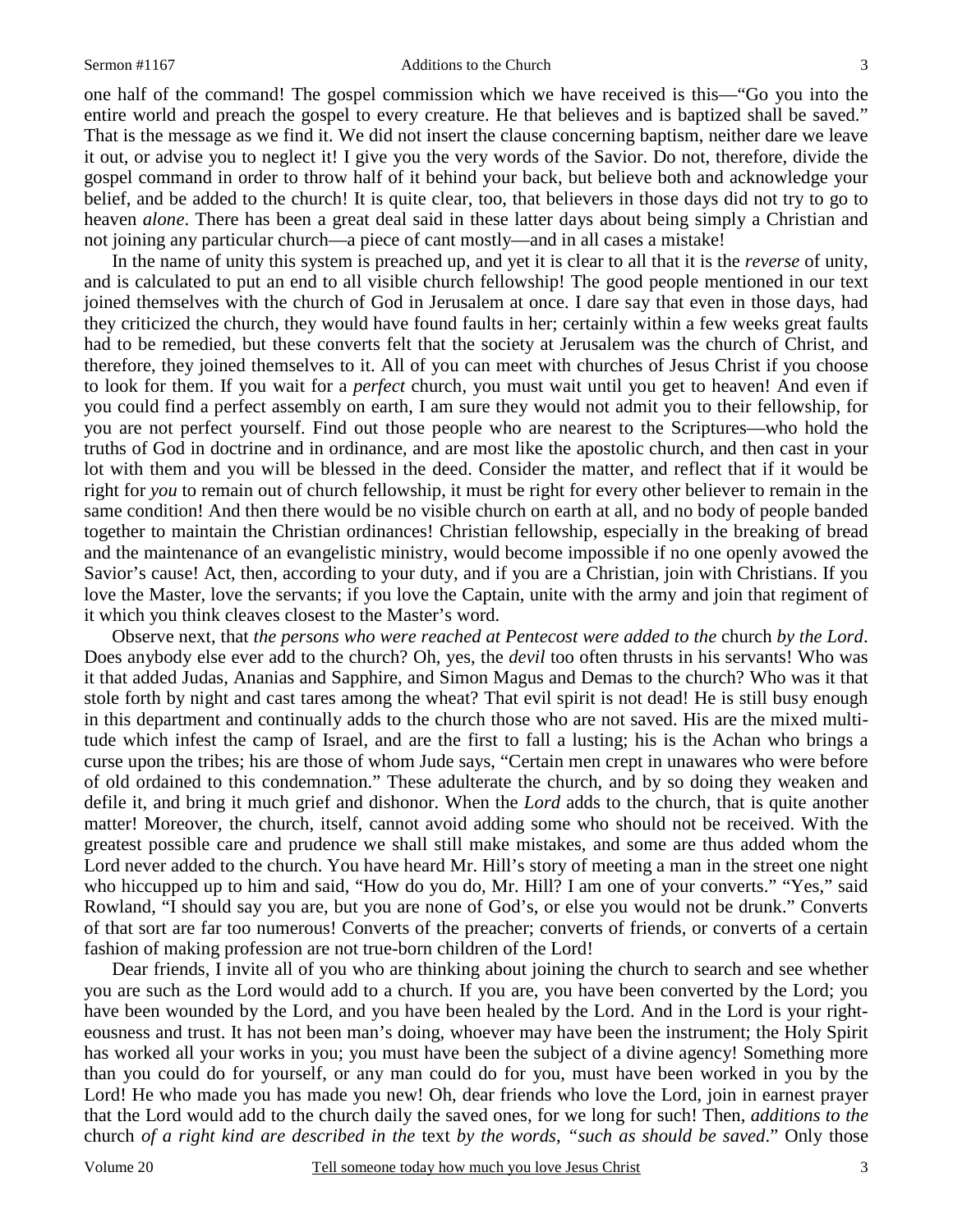words are not quite a correct translation of the original. I suppose they were borrowed from the vulgar Latin—they are not in the Greek. The translation should be either, "The Lord added to the church daily the saved," or, "The Lord added to the church daily those who were being saved." *Saved* persons were added to the church—and only such are *fit* to be added! We are not authorized to receive into our number those who *desire* to be saved, as certain brethren do; I commend their design in so doing, but I am sure they have not Scripture for it! Those who are being saved, in whom the work of salvation is really begun, are the only proper candidates—and these are spoken of in the  $44<sup>th</sup>$  verse as "believers."

The proper persons to be added to the visible church of Christ are those who *believe* to the salvation of their souls. They are they who are, from day to day, experiencing the saving power of the name of Jesus by being delivered from sin; they are being saved from the customs of the world, and are being saved in the sense of sanctified from the various corruptions and lusts which rule among the sons of men. These are the sort of persons who should be added to the church. So let the question go round— Am I saved? Have I believed in Jesus? If I have, the process of salvation within me is going on; I am being delivered from the reigning, ruling power of sin each day; I am being kept by the power of God through faith unto salvation, and I shall be kept and presented at last, spotless before the presence of God with exceeding joy! We set the door wide open to all who are saved, however little their faith may be! The church has no right to exclude any of the saved because their knowledge or experience is not that of advanced believers. If they believe in Jesus and are saved, the babes are of the family and ought to be received. The lambs belong to the flock and ought not to be kept outside the fold. Church membership is not a *certificate* of advanced Christianity—it is simply the recognition of the profession of saving faith in Jesus Christ. May the Lord add to this church many of the saved! And may we sit at the Lord's Table together and sing of redeeming grace and dying love, as those who love the Savior! Come here, you who are the Lord's little ones, but stay far from here you unbelievers and unregenerate!

Again the text says, "The Lord *added* to the church daily such as should be saved." They were really *"added"* to the church. I am afraid certain persons' names are added to the church, but they themselves are not! They increase our numbers; they are added like figures on a slate, but they do not augment our *strength*. The church is a vital body, and to add to a vitalized body requires a divine operation. The church is like a tree—if you want to add to a tree, you cannot take a dead bough and *tie* it on—that is not adding to it, but encumbering it! To add to a tree there must be *grafting* done, which requires skill, and the branch, itself alive, must be knit to the living trunk by a living junction so that the vital sap of the tree flows into the grafted bough. A true church is a living thing, and only *living* men and women made alive by the Spirit of God are fit to be grafted into it—and the grafting must be made by the Lord Himself—otherwise it is no true addition to the Church of God! Some members are only tied on to the church—they are neither useful nor ornamental, as a dead bough fastened to a tree would add no beauty to it and would certainly bring forth no fruit. There must be a *living* union, so that the life which is in the church shall join with the life that is in the man, and the one life of the one quickening Spirit shall flow through the whole of the body! When I hear professors railing at the churches to which they belong; when I see disunion and disaffection among church members, I can well understand that the Lord never added them! And it would be a great mercy to the church if the Lord would take them away. When the Lord adds them, added they are for time and for eternity, and they can say to the church, "Where you dwell I will dwell; your people shall be my people, for your God is my God."

One more point in the text is this, that "the Lord added to the church *daily* such as should be saved." There were additions to the church every day! Some churches, if they have an addition once in 12 months make as much noise over that one as a hen does when she has laid an egg! Now, in the early church they would not have been content with so small an increase; they would have gone weeping and mourning all over Jerusalem if there had been additions but once in the year! But, cries one, "If we have an addition every month, is not that enough?" Well, it is enough for *some* people, but when hearts are warm and full of love to Christ, we want Him to be praised from the rising of the sun unto the going down of the same—and we long to have added to the church *daily* of such as are saved—and why not? "But," you reply, "we are not daily *preaching."* That may be, but we ought to be! If not daily in the pulpit, there should be the daily preaching of the *life,* and if all the members of the church were daily teach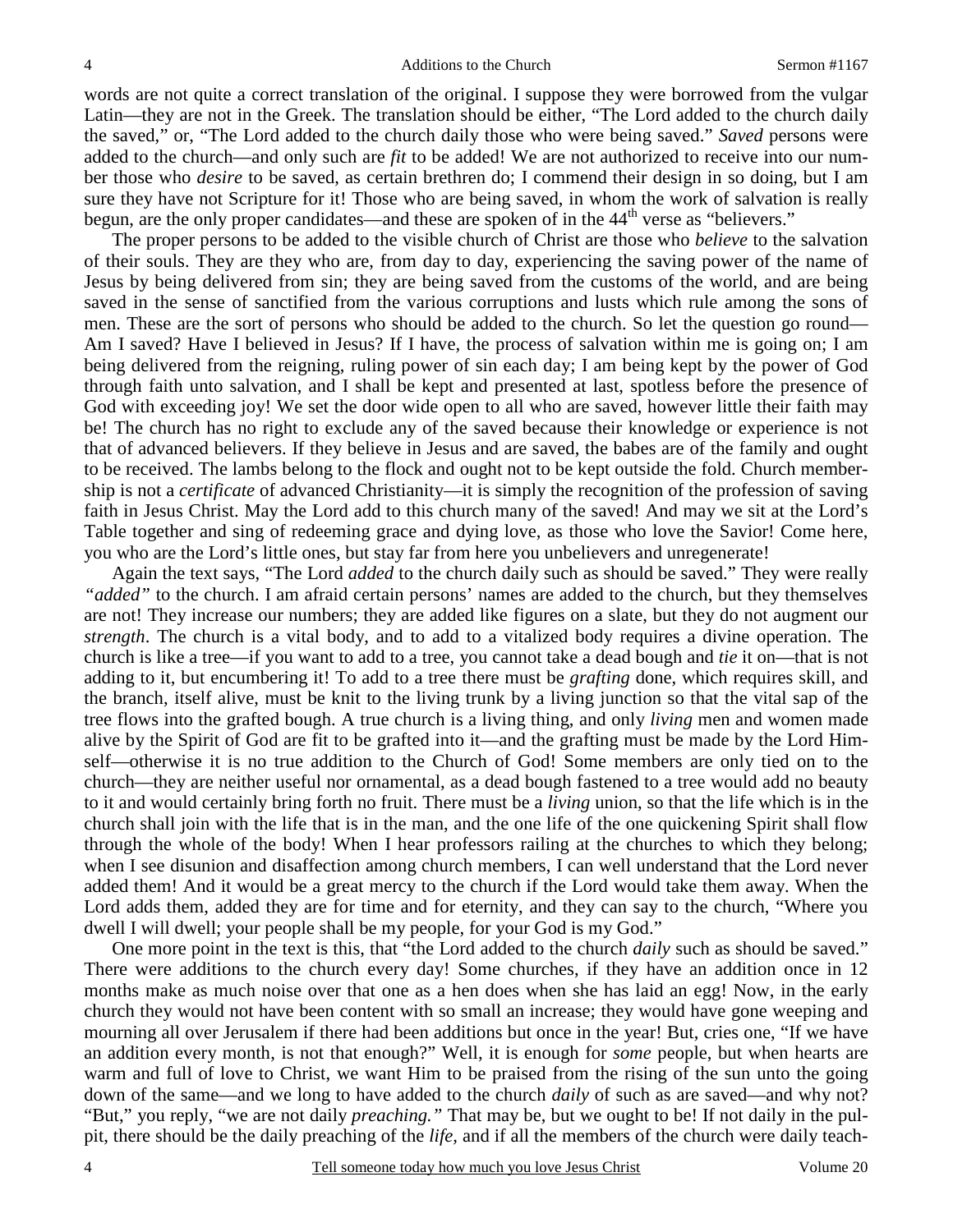ing of Jesus Christ from house to house, a daily sowing would bring a daily reaping! If we were daily *praying* with earnestness, and daily using every effort we could by the power of the Holy Spirit—and if daily the church abode in fellowship with her Master, we would soon see added to it daily of those who are saved! "Why do we not see it," asks one, "in many churches?" Why? Because many churches do not believe in it! If there were many converts added to them, they would say, "Yes, we hear of a great many additions, but what are they? We hope they will hold on or some such ungenerous remark! If to some churches there should come a large increase, there are brethren who would not believe it to be genuine, and would despise the little ones! God will not cause His children to be born where there are none to nurse them; He will be sure not to send converts to churches which do not want them! He will not have His lambs snarled over as if they were so many young wolves, and kept out in the cold by months together to see whether they will howl or bleat! He loves to see His people watchful *for* new converts and watchful *over* them. The Good Shepherd would have us feed His lambs, gather them in from the cold field of the world, and carry them to some warm sheltered place—and nurture them for Him. When He sees a church ready to do that, *then* will He send them His lambs, but not till then!

**II.** That brings me to the second point, which is this—ADDITIONS TO THE CHURCH—UNDER WHAT CONDITIONS MAY WE EXPECT THEM ON A LARGE SCALE? Turn to the chapter, again, and we shall have our answer. We may expect additions to every Church of God on a large scale when she has, first of all, *a Holy Spirit ministry*. Peter was, no doubt, a man of considerable natural abilities; he was also a warm-hearted, fervent man, just such a one as would have power over his fellow men because of the enthusiasm which dwelt in him. But for all this, Peter had never seen 3,000 persons converted until he had been baptized with the Holy Spirit! After the tongue of fire had sat upon Peter's head, he was another man from what he had ever been before! If, dear brothers and sisters, we are to see large multitudes converted, the power of the preacher must lie in his being filled with the Holy Spirit! I fear that many churches would not be content with a ministry whose power would lie solely in the Holy Spirit. I mean this—that they judge a minister by his elaboration of *style* or beauty of imagery, or degree of culture; and if he is a man of such refined speech that only a select few can understand him—he is a favorite with what is considered to be "a respectable church." Many despise a preacher whom the common people hear gladly—who uses great plainness of speech and discards the words which man's wisdom teaches. They complain that he is only fit to address the ragtag of the people, and for this they turn their backs on him; they want not the fire of the *Spirit,* but the flash of oratory! Not the rushing wind of the Holy Spirit, but the perfumed zephyrs of "high culture!"

The jingle of rhetoric has more attraction for them than the certain sound of the trumpets of the sanctuary. May God have mercy upon the church that has got into such a miserable state and is so lacking in true education—for where a church is educated by the Lord, she understands that salvation is *not* by might nor by power—but by the Spirit of God! Plainness of speech is the perfection of gospel utterance, for the Master Himself so spoke. Men of studied elocution, who can pile up a climax and cap it with a dainty piece of poetry, are not the men whom God the Holy Spirit honors to be soul-winners! Have you not heard fine orations which have perfectly charmed you by their beauty, and yet after you have heard them you have felt that if the Lord did bless such sermons to the conversion of anybody it would be a novelty upon the face of the earth, for there was little of Christ in them, and none of the unction of the Holy One? Great sermons are often great sins—and "intellectual treats" are frequently a mess of savory pottage made of unclean meats! A Holy Spirit ministry, if Peter is the model, is one which is bold, clear, telling, persuasive—one which tells men that Jesus is the Christ, and that they have crucified Him—and calls upon them to repent and turn unto the Lord! The truly sent preacher speaks out straight, plain, and home to the conscience, whether men will hear or whether they will not! The Holy Spirit minister chooses Jesus for His main theme, as Peter did. He did not speak to them about modern science and the ways of twisting Scripture into agreement with it; he cared nothing for the maundering of the Rabbis or the philosophies of the Greeks. Peter went right on setting forth Christ crucified and Christ risen from the dead! When he had preached Christ, he made a pointed personal appeal to his hearers, and said, "Repent and be baptized, every one of you!" He was not afraid to give such an exhortation! He was not like some who say, "We must warn sinners and then leave them; we may preach Christ to them but may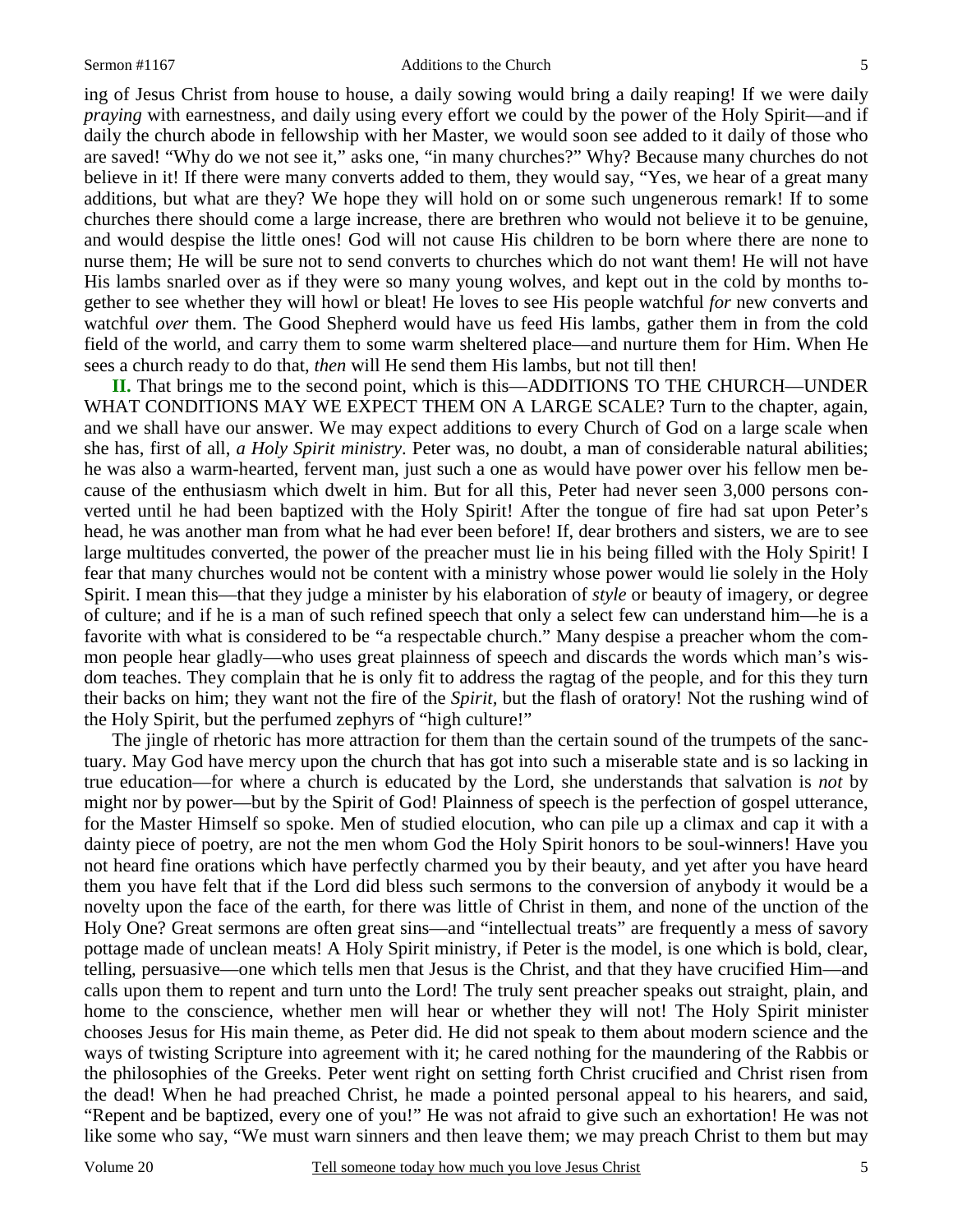not bid them repent." Peter came boldly forth with the gospel exhortation and left it to his Master to send it home by the power of the Holy Spirit! That was the sort of sermon which God blesses. The man was full of God, and God shone through the man and worked with him! Remission of sins was sought for and was found through repentance and faith in the Lord Jesus Christ by a vast number of souls! May God send to all His churches a Holy Spirit ministry!

But if there are to be many additions to the church it must, next, be *a Holy Spirit* church. Note that! What is a Holy Spirit church*?* Well, it is a church baptized into His power and this will be known, first, by its being *steadfast*. Read the 42<sup>nd</sup> verse—"And they continued steadfast." He will not bless a church which is excited and then relapses, is carried away by every novelty and does not know what it believes. A church which abides in Jesus and in His truth will be blessed of God! They were steadfast in four points. *In the apostle's* doct*rine;* they were a doctrinal church. They believed in being steadfast in fixed truth—they did not belong to the shifty generation of men who plead that their views are progressive, and that they cannot hold themselves bound by a plain creed. Dear brothers and sisters, never give up the grand old truths of the gospel! Let no excitement; even though it is the whirlwind of a revival, ever sweep you off your feet concerning the great doctrines of the cross. If God does not save men by His truth, He certainly will not save them by lies! And if the old gospel is not competent to work a revival, then we will do without the revival! We will keep to the old truths of God, anyhow; come what may! Our flag is nailed to the mast!

Next they were steadfast *in fellowship*. They loved each other, and they continued doing so. They conversed with one another about the things of God, and they did not give up the converse. They helped each other when they were in need, and they continued in such generosity; they were true brethren and their fellowship was not broken. Next they continued *in the breaking of bread*, which is a delightful ordinance and never to be despised or under-estimated. As often as they could, they showed Christ's death till He should come. They delighted to enjoy the dear memorials of His sacred passion, both in the assembly and from house to house. They remained also steadfast *in prayer*. Mark that! God cannot bless a church which does not pray—and churches must increase in supplication if they would increase in strength. Sacred importunity must besiege the throne of God and then the blessing will be yielded. Oh, children of the heavenly King! You hamper the Spirit and hinder the blessing if you restrain prayer! Here were four points, then, in which the church was steadfast—and God blessed it.

Note next that it was a *united* church. We read of them that they were so united that they had all things in common, and they continued daily with one accord in the temple. There were no parties among them, no petty strifes and divisions; they loved the Lord too well for that. The Sacred Dove takes His flight when strife comes in; if you divide the church within itself, you also divide it from the mighty operations of the Spirit of God! Be full of love to one another and then you may expect that God the Holy Spirit will fill you with blessing. They were a *generous* church as well as a united church. They were so generous that they threw their property into a common stock lest any should be in need. They were not communists, they were Christians—and the difference between a communist and a Christian is this—a communist says, "All yours is mine," while a Christian says, "All mine is yours." And that is a very different thing! The one is for *getting,* and the other for *giving.* These believers acted in such a generous spirit, one to the other, that it seemed as if nobody accounted that what he had belonged to himself, but generously gave of it to the necessities of others! I do not believe the Lord will ever bless a stingy church. There are churches whose minister has to anxiously inquire how he shall provide food and raiment for his household, and yet these churches are not very poor. There are churches where more is paid per annum for cleaning the shoes of the worshippers than they spend upon the cause of Christ! And where this is the case, no great good will be done; the Lord will never bless a synagogue of misers—if they are churls they may keep their worship to themselves, for God is a generous God, and He loves to have a generous people. Again, these people were in such a condition that *their meals and homes were holy places*. I want you to notice this, that they were breaking bread from house to house, and did eat their meat with gladness and singleness of heart. They did not think that religion was meant only for Sundays and for what men, nowadays, call the house of God. Their own houses were houses of God, and their own meals were so mixed and mingled with the Lord's Supper that to this day the most cautious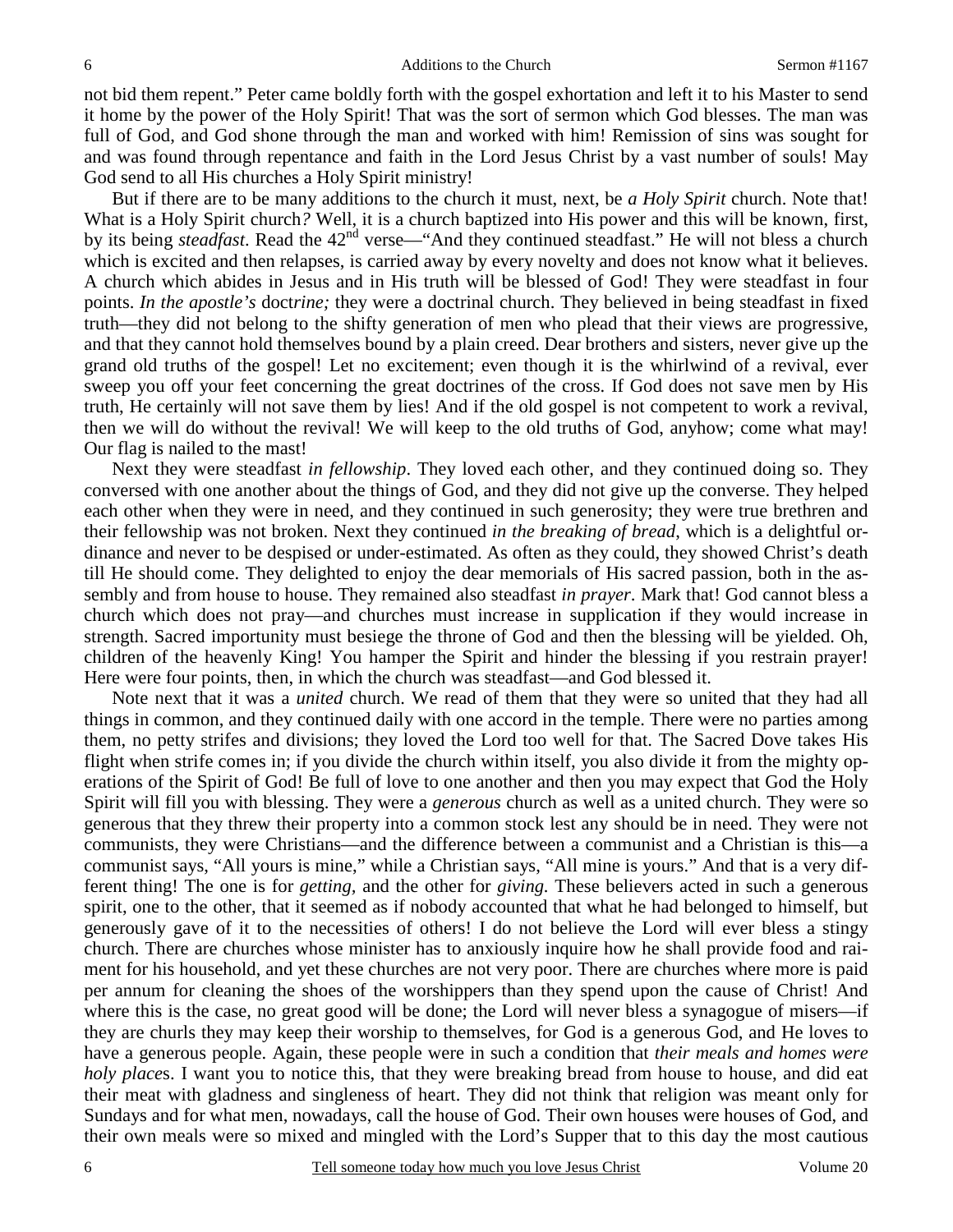student of the Bible cannot tell when they left off eating their common meals, and when they began eating the supper of the Lord. They elevated their meals into diets for worship—they so consecrated everything with prayer and praise that all around them was holiness unto the Lord! I wish our houses were thus dedicated to the Lord, so that we worshipped God all the day long, and made our dwellings temples for the living God.

A great dignitary, not long ago, informed us that there is great efficacy in daily prayer in the parish church. He even asserted that however few might attend, it was more acceptable than any other worship. I suppose that prayer in the parish church with nobody to join in it except the vicar and the beadle is far more effectual than the largest family gathering in the house at home! This was evidently his lordship's idea and I suppose the literature which his lordship was best acquainted with was of such an order as to have led him to draw that inference! Had he been acquainted with the Bible and such old-fashioned books, he would have learned rather differently. And if someone should make him a present of a New Testament, it might, perhaps, suggest a few new thoughts to him! Does God need a house? He who made the heavens and the earth—does He dwell in temples made with hands? What crass ignorance is this! No house beneath the sky is more holy than the place where a Christian lives, eats, drinks, sleeps and praises the Lord in all that he does! And there is no worship more heavenly than that which is presented by holy families devoted to His fear! To sacrifice home worship for public worship is a most evil course of action! Morning and evening devotion in a cottage is infinitely more pleasing in the sight of God than all the cathedral pomp which delights the carnal eye and ear! Every truly Christian household is a church—and as such it is competent for the discharge of any function of divine worship, whatever it may be! Are we not all priests? Why do we need to call in others to make devotion a *performance?* Let every man be a priest in his own house! Are you not all kings if you love the Lord? Then make your houses palaces of joy and temples of holiness! One reason why the early church had such a blessing was because her members had such homes. When we are like they were, we shall have "added to the church daily of the saved."

I have already mentioned that they were a *praying* church and that accounted greatly for the increase. They were a *devout* church, a church which did not forget any part of the Lord's will. They were a baptized church, and they were a bread-breaking church, so that they were obedient to Christ in both ordinances. They were also a *joyful* church. We find that they ate their meat with gladness. Their religion was not of the somber hue which comes of doubting and fearing; they were believers in a risen Redeemer and though they knew that they would soon be persecuted, they so rejoiced that everybody could read heaven shining on their faces, and might have known that they believed in the blessed gospel, for they were a blessed people! They were also a *praising* church, for it is said they "praised God, and they had favor with all the people." Oh, may the Lord make this church and all the churches around us to be as holy and joyful as that apostolic community!

**III.** I must conclude with words upon that which I wanted most of all to say—WHAT RESPONSI-BILITIES DO THESE ADDITIONS TO THE CHURCH BRING TO US? To you who are to be added to the church tonight, and I thank God you are so many, it involves this responsibility: Do not come in among us unless you are saved! Judge yourselves with honesty; examine yourselves with care, and although you have gone as far as you have, yet tonight, before I give you the right hand of fellowship, if you are conscious that you are not what you profess to be, I do beseech you stand back! If you are the weakest of the weak, and the feeblest of the feeble, yet, if you are sincere, come and welcome! But if you are not sincere, do not add to your sin by taking upon you a profession which you cannot keep up, and by declaring a lie before the Lord—for if you do so, remember you will not have lied unto man, but unto God, Himself—in daring to declare yourselves Christians while you are unbelievers!

Come and welcome if you are believers! And when you come, remember that the responsibility which you undertake in God's strength is that you live to prove that you have really given yourself up to the church—that you mean to serve Christ with all your heart—that you will seek to promote the holiness and unity of the church which you join, and will strive to do nothing to dishonor her good name or to grieve the Spirit of God. In joining the church, pray to be continued steadfast in doctrine and fellowship; pray for more divine grace, that you may be filled with the Spirit of God. Do not come in to weak